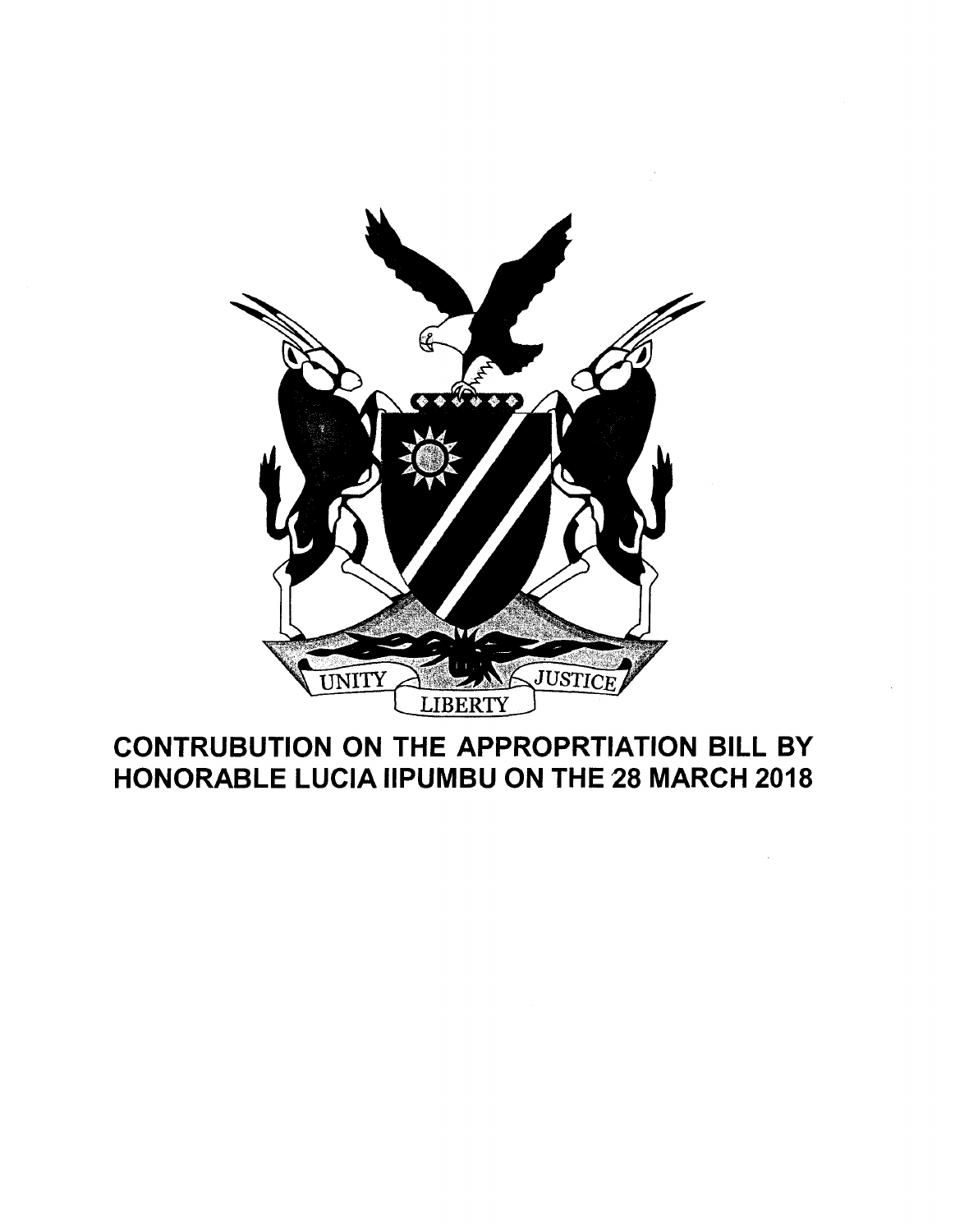**Honorable Speaker, Honorable Members of the National Assembly;** I take up this opportunity to sincerely thank the Hon. Minister of Finance and his entire team for the successful tabling of the National Budget for *2018/2019* FY, under the theme "Shared Prosperity" with vast focus on fiscal consolidation and support of pro-growth activities.

I rise before this August house to contribute to the tabled National budget for *2018/2019- 2020/2021* Medium Term Expenditure Framework (MTEF) with focus on the following aspects. Namibia is not immune to regional challenges. Sub-Saharan Africa economies have been hit by low prices for raw materials and multiple domestic challenges in the past years. According to 2018 African Economic Outlook, growth in Sub-Saharan Africa is projected to pick up to 3.2 percent this year from an estimated 2.4 percent in 2017 and 1.3 percent in 2016, and strengthen gradually. Growth in South Africa is projected to remain unchanged between 2017 and 2019 at 0.9 percent. Considering the Bank of Namibia on our Economic Outlook, growth is projected to improve steadily to 1.4 percent and 2.1 percent in 2018 and 2019 respectively.

I should applaud the budget on fiscal consolidation and support pro-growth activities, it is with this interventions that we are hopeful that we can perform towards and beyond the estimates of Bank of Namibia. It is evident that our wage bill as a country is not favorable for a small population vis-à-vis the revenue gained from our natural resources endowment. We welcome the efforts to downsize to the wage bill by reducing the size of the civil services and making sure there are less expenditure spillage experienced in government. I recall the Hon Minister Calle, saying "The risk is now emerging as a real threat to the provision of quality and timely services to the citizens of Namibia," and this call on us to take drastic measures to tackle this challenge.

### **Some of the steps we need to take are such as:**

### **Efficient utilization of existing structures.**

Honorable speaker, Honorable members; with the current slow economic growth and restrained financial conditions that the country is experiencing, there is a call on us to adopt new alternative ways to implement some activities using the existing human resources to relieve budget pressure. I therefore propose the following strategy;

### **Fully utilization of the Vocational Training Students**

We take note of the budgetary allocation N\$136.9 Million under the program Vocational Education & Training, the call is upon all of us once again as stakeholders to fully utilize the funds. I therefore propose that the Vocational Training students such as those training in the area of Joinery and cabinetmaking should take up the responsibility such as; fixing the broken schools' chairs and tables, as well as manufacturing of those items to supply to the schools as this will save government a lot of money compare to the current practice of calling for tenders to supply the stated goods/services. I call upon the responsible institutions to research on the methodology for possible outsourcing various needs requirement of the Social Sector to our VTC as a starting point of full efficiencies utilization of existing structures to cut costs. I was impressed after utilizing the Zambezi VTC recently, I learned that the Zambezi Vocational Training Centers furniture's are all